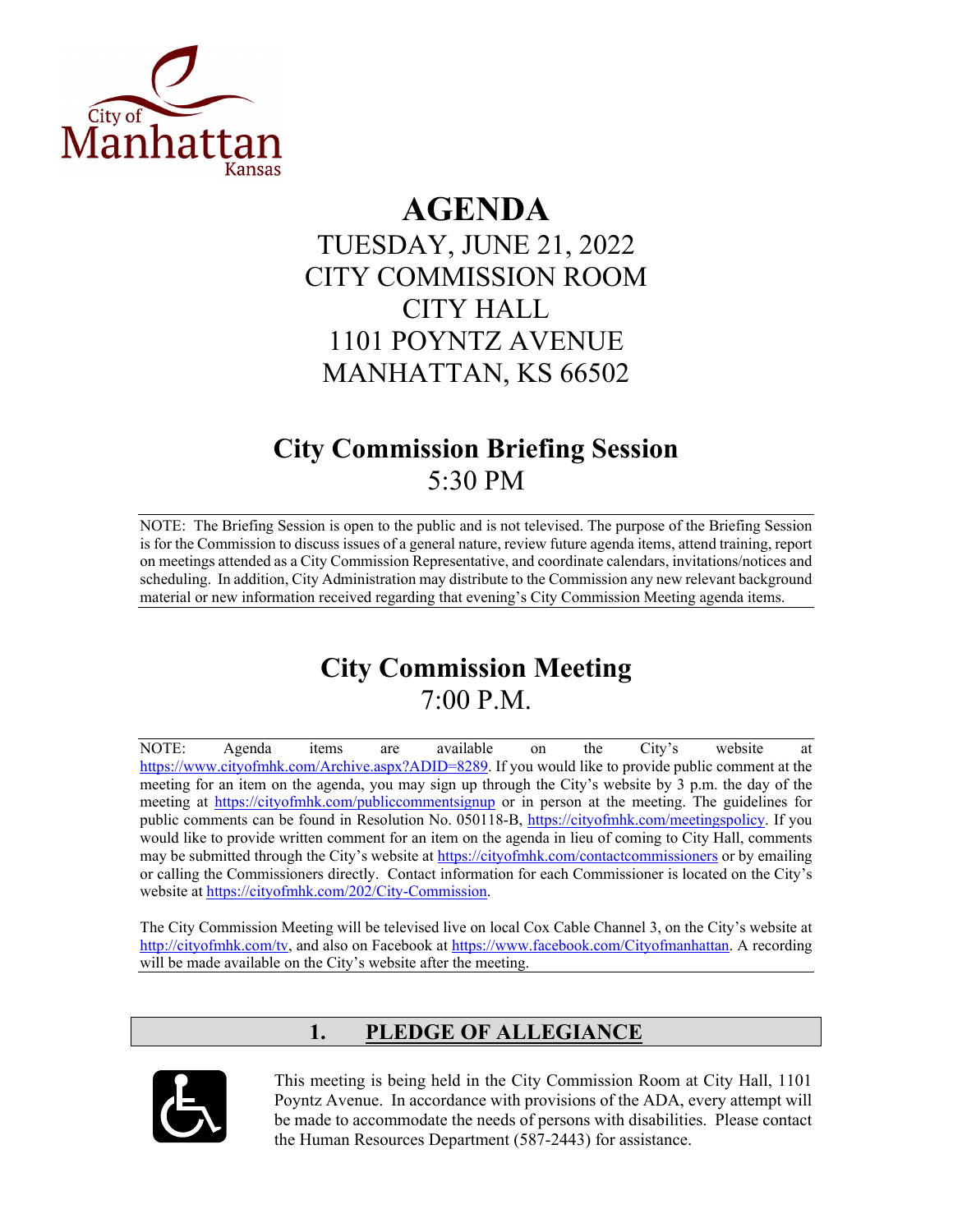### **2. PROCLAMATION**

A. June 20-26, 2022, *[Pollinator Week.](https://manhattanks.sharepoint.com/:b:/s/CommissionPacket/EbItNgYLpAJEic1ImyvERSIB1jH5GzN0IYIj4JAeptBpzg?e=zgpdXS)* (Alfonso Leyva, Park Planner, City of Manhattan, and Melissa Kirkwood, Marketing & Development Officer, and Jared Bixby, Curator of Education, Sunset Zoo, will be present to receive the proclamation.)

### **3. COMMISSIONER COMMENTS**

### **4. CONSENT AGENDA**

**[Items on the Consent Agenda are those of a routine and housekeeping nature or those items which have previously been reviewed by the City Commission and may be approved in one motion. A Commissioner may request an item be moved to the end of the General Agenda.]** 

#### A. *MINUTES*

1. Approve the [minutes](https://manhattanks.sharepoint.com/:b:/s/CommissionPacket/EZ4KQsUNs_pBkaIbcux0RIYBFkwLd2YPMcJ8kFFJBnibmw?e=EdDtaq) of the Regular City Commission Meeting held Tuesday, June 7, 2022.

#### B. *CLAIMS/PAYMENTS*

1. Approve [Claims Register No. 3006](https://manhattanks.sharepoint.com/:b:/s/CommissionPacket/Ef39UNzCXe5JkXG3WxADyy8BT-sqZEe4kqf_EkL8t3LdCw?e=qd6DbI) authorizing and approving the payment of claims from June 1, 2022 – June 14, 2022, in the amount of \$4,871,637.80.

#### C. *LICENSES*

1. Approve a [Fireworks Display License](https://manhattanks.sharepoint.com/:b:/s/CommissionPacket/EXzTG1SHk3hPpMAh7Twd0sgBPafYAHRrE4TeHnR7tsFLfQ?e=yePKh9) for Manhattan Country Club, 1531 North  $10^{th}$  Street, for July 3, 2022.

#### D. *FIRST READING*

- 1. Approve first reading of a charter ordinance to exempt the City from K.S.A. 12-16,128, which applies to [mayoral appointments requiring action by](https://manhattanks.sharepoint.com/:b:/s/CommissionPacket/Ef5AQIQVV2NNjk772BxQrWcBaS2FcysZ3tx65vqeSvJNiA?e=A7tQmE) the [governing body.](https://manhattanks.sharepoint.com/:b:/s/CommissionPacket/Ef5AQIQVV2NNjk772BxQrWcBaS2FcysZ3tx65vqeSvJNiA?e=A7tQmE)
- 2. Approve first reading of an Ordinance amending Article XIX of Chapter 15 of the Code of Ordinances, establishing a [contract franchise and authorizing](https://manhattanks.sharepoint.com/:b:/s/CommissionPacket/EUbV0wxxOjxGnToTxCBZGvsBRW99JjcVEk7bseDeW6n5TQ?e=WL5GCT) [Unite Private Networks, LLC,](https://manhattanks.sharepoint.com/:b:/s/CommissionPacket/EUbV0wxxOjxGnToTxCBZGvsBRW99JjcVEk7bseDeW6n5TQ?e=WL5GCT) to construct, maintain, and operate as a telecommunications local exchange service provider in the public right-ofway.

#### E. *PROFESSIONAL SERVICES*

1. Authorize the Mayor and City Clerk to execute a [Contract Amendment No.](https://manhattanks.sharepoint.com/:b:/s/CommissionPacket/EWJXB-0GSnxKs5ewD7-HUr4BAk5YfSEJpf0PFEUbsUDGAA?e=sowEpZ) [2](https://manhattanks.sharepoint.com/:b:/s/CommissionPacket/EWJXB-0GSnxKs5ewD7-HUr4BAk5YfSEJpf0PFEUbsUDGAA?e=sowEpZ) to the Professional Services Agreement with Alfred Benesch and Company, of Manhattan, Kansas, in an amount not to exceed \$90,436.00, for re-design services of the Hayes Drive Trail project (PD2003).